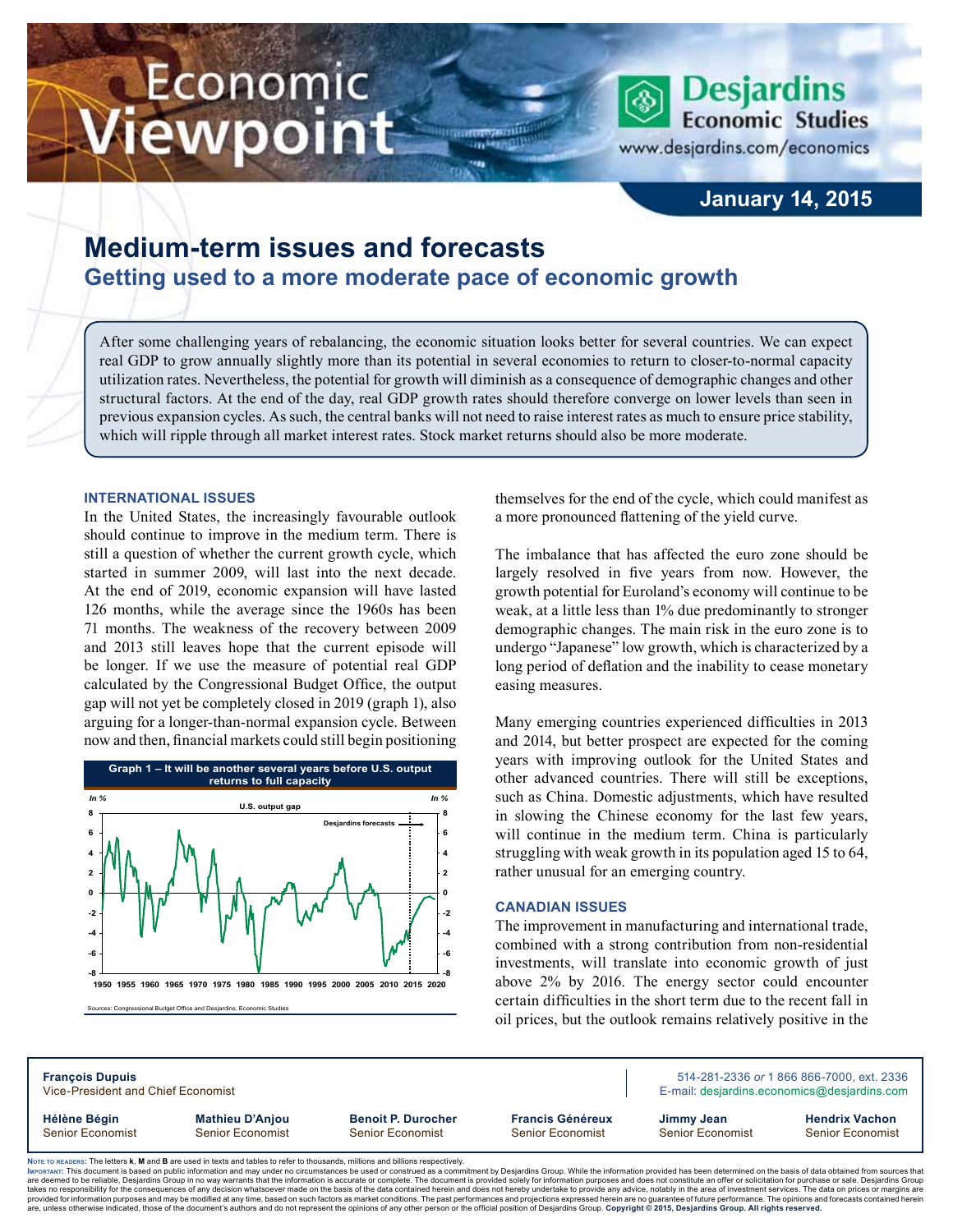

*Economic Viewpoint* January 14, 2015 www.desjardins.com/economics

medium term in light of expected growth in global demand. Progress in projects to build new oil pipelines will be a determining factor for the industry in the years to come.

After 2016, real GDP should approach potential output and economic growth will pass under the 2% mark. Progress in the housing market should slow, further coinciding with long-term demographic trends (graph 2).



The future absorption of excess production capacity across the country will drive the Bank of Canada to normalize monetary policy. A gradual increase in key interest rates is therefore expected, promoting stabilization, or improvement, in Canadian household debt levels.

Ontario will find itself in the midst of a recovery in manufacturing. The province should also benefit from major investments in machinery and equipment once certain manufacturers want to increase their production capacity and productivity. The province's real GDP growth could therefore hold steady above the national average in 2015 and 2016. Growth slightly below the national average, which will be inflated by faster growth in the resource provinces, is expected starting in 2017.

Quebec will also benefit from the rebound in manufacturing and greater non-residential investments. However, demographic factors less favourable than elsewhere in North America will further hamper economic growth in the province in the coming years.<sup>1</sup> Starting in 2016, the population aged 15 to 64, which represents the majority of the labour force, will start to shrink in Quebec. As a consequence, real GDP growth will slow to around 1.25% on average for the next five years.

The precariousness of Quebec's public finances will also impact the economy in short- and medium-term. The provincial government will exercise strict control over its expenses and thoroughly examine the role of its program together with their financing. The return to a balanced budget, which is expected for 2015–2016, is only a first step in light of the major challenges faced by the province.

|                                  | <b>Annual average</b> |       |       |       |       |       |       | Average   |            |  |
|----------------------------------|-----------------------|-------|-------|-------|-------|-------|-------|-----------|------------|--|
| In % (except if indicated)       | 2013                  | 2014  | 2015f | 2016f | 2017f | 2018f | 2019f | 2006-2013 | 2014-2019f |  |
| Real GDP (var. in %)             | 2.2                   | 2.4   | 3.3   | 3.0   | 2.9   | 2.5   | 2.0   | 1.3       | 2.7        |  |
| Total inflation rate (var. in %) | 1.5                   | 1.6   | 0.3   | 2.8   | 2.0   | 2.1   | 1.6   | 2.2       | 1.7        |  |
| Unemployment rate                | 7.4                   | 6.2   | 5.6   | 5.3   | 5.0   | 4.8   | 4.8   | 7.3       | 5.3        |  |
| S&P 500 index (var. in %)*       | 29.6                  | 11.4  | 7.8   | 5.9   | 5.0   | 5.0   | 0.0   | 7.2       | 5.8        |  |
| Federal funds rate               | 0.25                  | 0.25  | 0.55  | 1.25  | 2.15  | 3.05  | 3.50  | 1.67      | 1.79       |  |
| Prime rate                       | 3.25                  | 3.25  | 3.55  | 4.25  | 5.15  | 6.05  | 6.50  | 4.67      | 4.79       |  |
| Treasury bills-3-month           | 0.06                  | 0.03  | 0.45  | 1.15  | 2.05  | 2.95  | 3.30  | 1.40      | 1.66       |  |
| Federal bonds-10-year            | 2.34                  | 2.53  | 2.45  | 2.95  | 3.25  | 3.55  | 3.45  | 3.30      | 3.03       |  |
| Federal bonds-30-year            | 3.45                  | 3.34  | 2.95  | 3.35  | 3.60  | 3.75  | 3.60  | 4.07      | 3.43       |  |
| WTI** oil (US\$/barrel)          | 98                    | 93    | 58    | 78    | 88    | 92    | 85    | 83        | 82         |  |
| Gold (US\$/ounce)                | 1.411                 | 1.266 | 1.175 | 1,100 | 1.050 | 1.000 | 1,050 | 1,128     | 1,107      |  |

## **Table 1 United States: medium-term major economic and financial indicators**

f: forecasts; \* The variations are based on observation of the end of period; \*\* West Texas Intermediate. Sources: Datastream and Desjardins, Economic Studies

<sup>1</sup> Desjardins, Economic Studies, *Economic Viewpoint*, "Quebec's more optimistic demographic outlook does not reverse the forecast for economic growth", December 16, 2014, [www.desjardins.com/ressources/pdf/](http://www.desjardins.com/ressources/pdf/pv141216-e.pdf?resVer=1418747408000) [pv141216-e.pdf?resVer=1418747408000.](http://www.desjardins.com/ressources/pdf/pv141216-e.pdf?resVer=1418747408000)